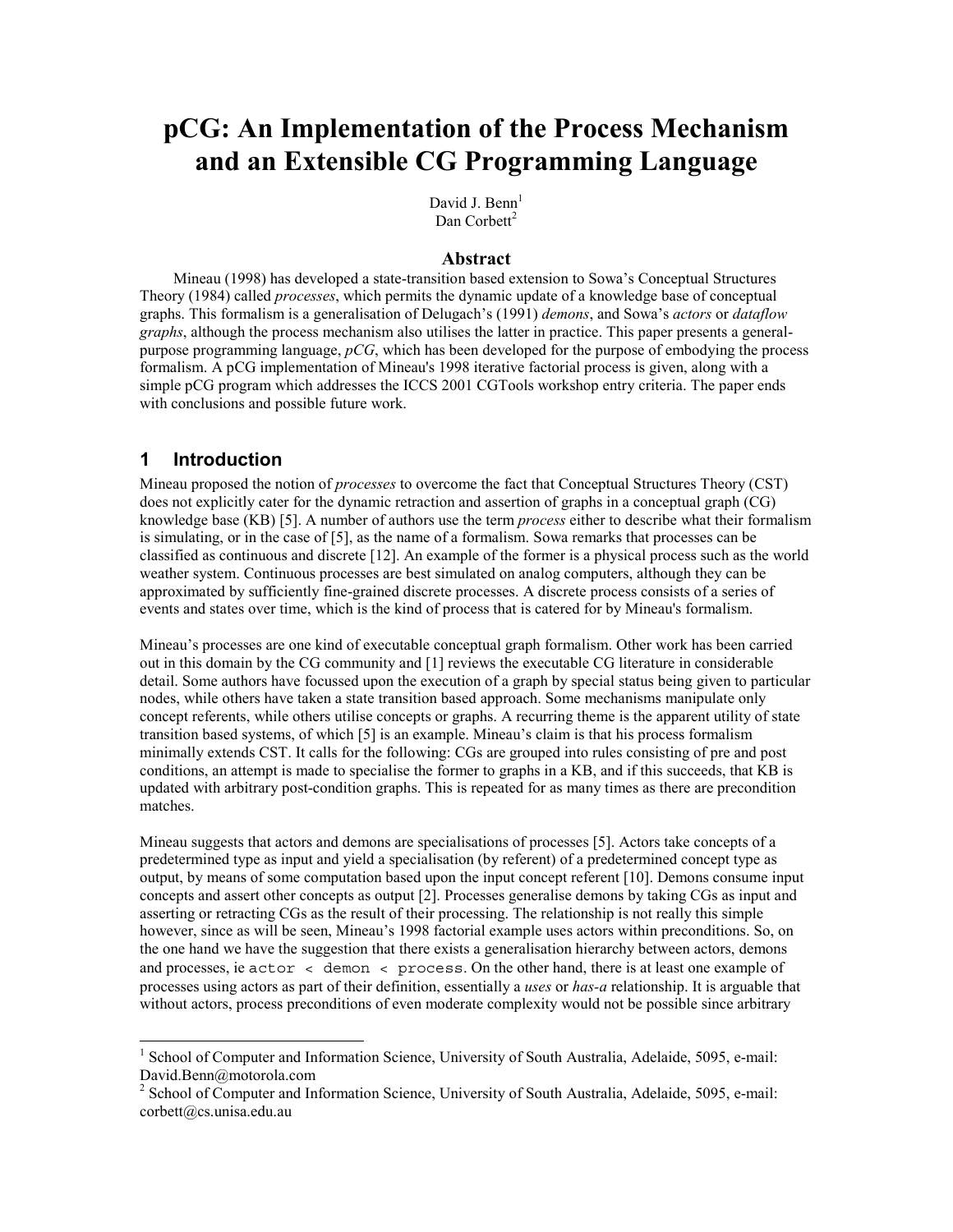referent values could not be easily computed or manipulated. A concept is a singleton graph, so a case can be made for a process being a generalisation of a demon as Mineau has suggested, especially since assertion and retraction is the primary mechanism for both.

Correspondence with Mineau [[7\]](#page-11-0) confirmed that there had been no implementation of the process mechanism, "…only a theory which needs to be refined, implemented and applied." That is exactly what the work described herein entails. A major motivation for any implementation of the process mechanism is to prove whether it works, and if so, in what ways it is deficient or requires improvement. Delugach remarks that: "For the most part, implementations are not considered research. My experience with implementation (both with CGs and elsewhere) shows that these efforts help validate a theory." [[3\]](#page-11-0)

Someone wishing to use processes should be able to do so by expressing them directly in a suitable source language, so as to be able to work with the fundamental entities as first class objects. Mineau provides the beginnings of such a language in [[5\]](#page-11-0), and that paper's stated long term goal of the development of a Conceptual Programming Environment combining logic and imperative programming suggests a direction. Such a language would also provide a means to embody the process engine. An alternative is to develop an Application Programming Interface (API) in a popular language, such as C++ or Java. One problem with this approach is that the complex details of using an API can quickly obscure the problem domain. For the purpose of understanding the likely use of processes and for ease of their application to a particular problem, it was decided that a language (pCG) and an interpreter for it be developed. The pCG distribution is available on the web<sup>3</sup>, and is available under the Gnu Public Licence. We consider  $pCG$  to be an experimental language and believe that feedback from the CG community will be useful at this point in time.

# **2 The Design of pCG**

l

One ought to approach the design of a programming language with some trepidation as it is fraught with dangers. One strategy to mitigate the risk of failure is to decouple syntax from semantics to the extent possible, so that the source language can change easily if desired. The focus then shifts to getting the semantics right. The following design goals have guided the development of pCG: 1) Making those entities of primary interest to the developer first class; 2) easy extensibility; 3) rapid development; 4) portability; 5) minimality.

The first goal is satisfied by making concepts, graphs, actors, and processes first class in the language. Numbers, booleans, strings, lists, files, and functions are also first class types. Values of all types may be passed as parameters to functions or returned from them.

The second goal is made possible by exposing the run-time system as a set of Java classes to which attributes and operations may be added by way of methods following simple conventions. After recompilation of the relevant class, the new attributes or operations become available in the pCG language. Further, new types may be added to the language by creating subclasses of a particular Java class and creating instances using pCG's new operator. In both cases, no changes need to be made to the interpreter.

The third goal is realised in a number of ways: a) Since the core functionality of the language lies in the run-time system, there is little to be gained from compiling pCG to bytecodes or machine code. Like Perl, pCG's interpreter executes abstract syntax trees, an efficient intermediate representation. So, pCG programs can be executed with acceptable speed, removing "compile" from the edit-compile-run cycle. b) Memory allocation in pCG is garbage collected. c) The built-in types provide the essential features required for working with CGs, Mineau's processes, and for general programming. The developer can spend more time focussing upon the problem itself, rather than upon how to represent it. This is also a consequence of the first design goal.

<sup>&</sup>lt;sup>3</sup> See http://www.adelaide.net.au/~dbenn/Masters/ for the archive and other information pertaining to pCG.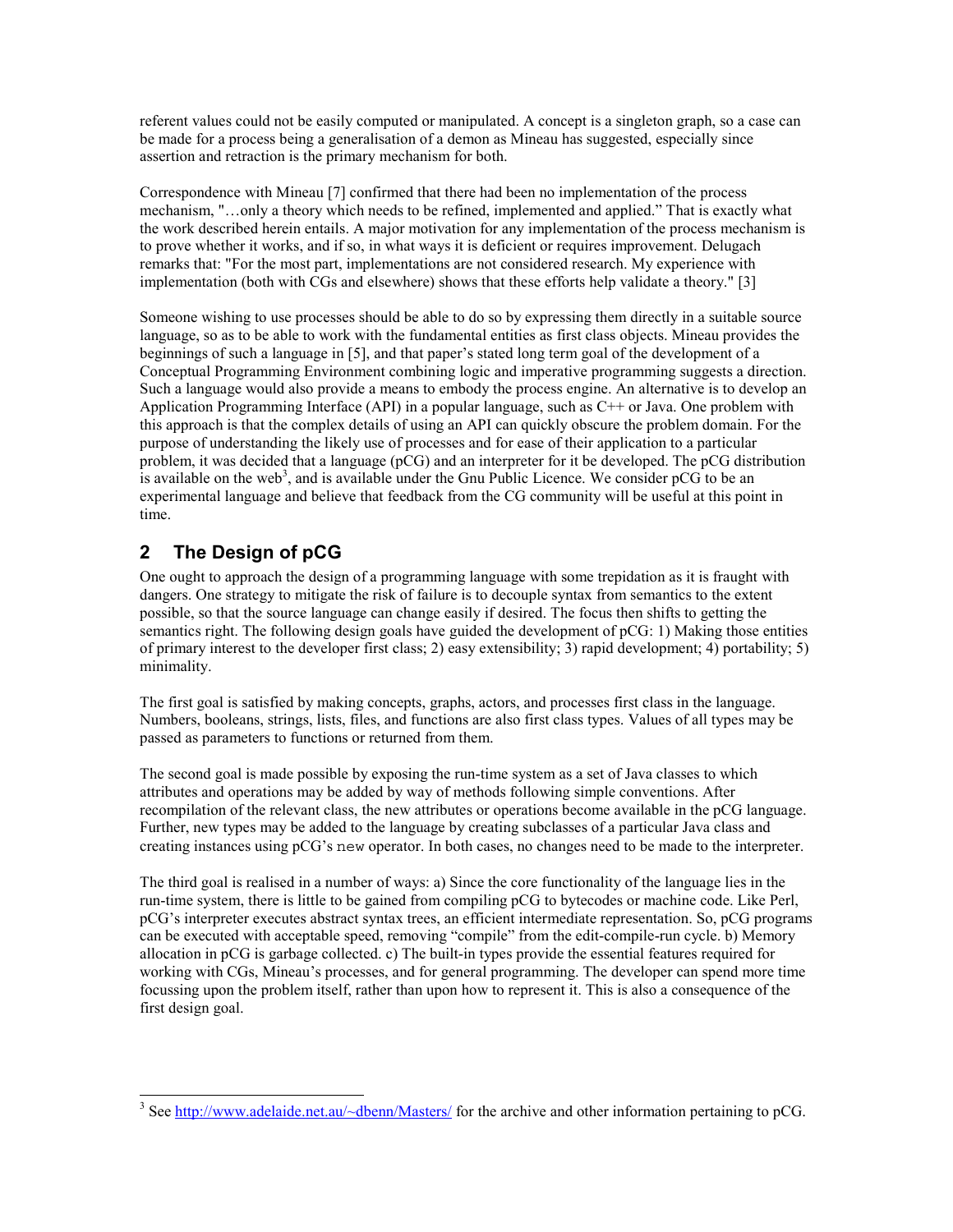The fourth goal of portability is achieved by virtue of pCG's basis in Java, and the Java-based compiler construction tool, ANTLR<sup>4</sup>.

The fifth goal is that the language should be *minimal.* The basic philosophy of pCG is that there should be few special statements and functions and that computation should proceed through interaction with the fundamental objects of the language. Where a statement or function does appear in isolation from an object, it is because the internal state of the core interpreter itself must be modified, there is no object with which to associate it, or it eases use of the language.

CG tools (eg [[4\]](#page-11-0)) have been developed which support purely visual programming. We have taken the approach of acknowledging that traditional programming languages have a role to play. In short, CGs are used where knowledge representation is required, while traditional constructs are used where imperative or functional programming is most appropriate. Languages such as Perl (lists, foreach), Lisp (dynamic typing, lambda), Java (objects), and Prolog (assert, retract, pattern matching) have influenced pCG.

### **3 Key Semantic Features**

The pCG language is characterised by a few key features. It is *dynamically typed* since values not variables determine type. pCG is *lexically scoped* since functions and processes introduce a new lexical scope when invoked. Wegner (1987) says that an object is an entity that has a set of operations and a state which remembers the effect of those operations. He defines an object-based language as one which "…supports objects as a language feature" but cautions that the support of objects "…is a necessary but not sufficient requirement for being object-oriented. Object-oriented languages must additionally support object classes and class inheritance." [[13\]](#page-12-0). On these grounds, pCG can be characterised as an *object-based* language since its fundamental types have state and operations on that state. However, pCG does not support the creation of arbitrary object types within the language, but as noted above, it is possible to add new types to the language using Java, and to modify intrinsic types. All values in pCG are objects with associated *attributes* (eg length), *operations* (like methods in Java), and *operators* (eg +). Some attributes may appear on the left hand side of an assignment statement. All attributes may appear in expressions. Objects have a type attribute indicating the name of a value's type, and the *is* operator can be used to determine this type for any value at run-time.

The pCG language is *multi-paradigm*, since apart from its object-based characteristic, pCG supports *imperative* (variables, assignment, operators, selection, iteration), *functional* (higher order functions, values, recursion), and *declarative* styles of programming. The latter is supported in the form of processes, since one specifies rules containing pre and post conditions representing knowledge. The details of testing preconditions against the KB, and the assertion/retraction of post-conditions in the KB are left to the process execution engine.

### **4 Actors**

Consider the following function and actor definitions in pCG:

```
function sqr(n,m)
   nVal = n.designator;
   if not (nVal is number) then
    exit "Input operand to " + me.name + " is not a number!";
   end
  m.designator = nVal*nVal; // designator is an example of an attribute
end
actor SQR(x) is \leqsqr [Num:'*x'] | [Num:'*y']>';
```
The actor defines a dataflow graph which contains an actor node or *executor*. This executor is defined in terms of a pCG function, sqr, which takes a source and a sink concept as parameters. The sink concept's designator is mutated according to the square of the source concept's designator, which is first tested to

l

 $4$  See http://www.antlr.org/.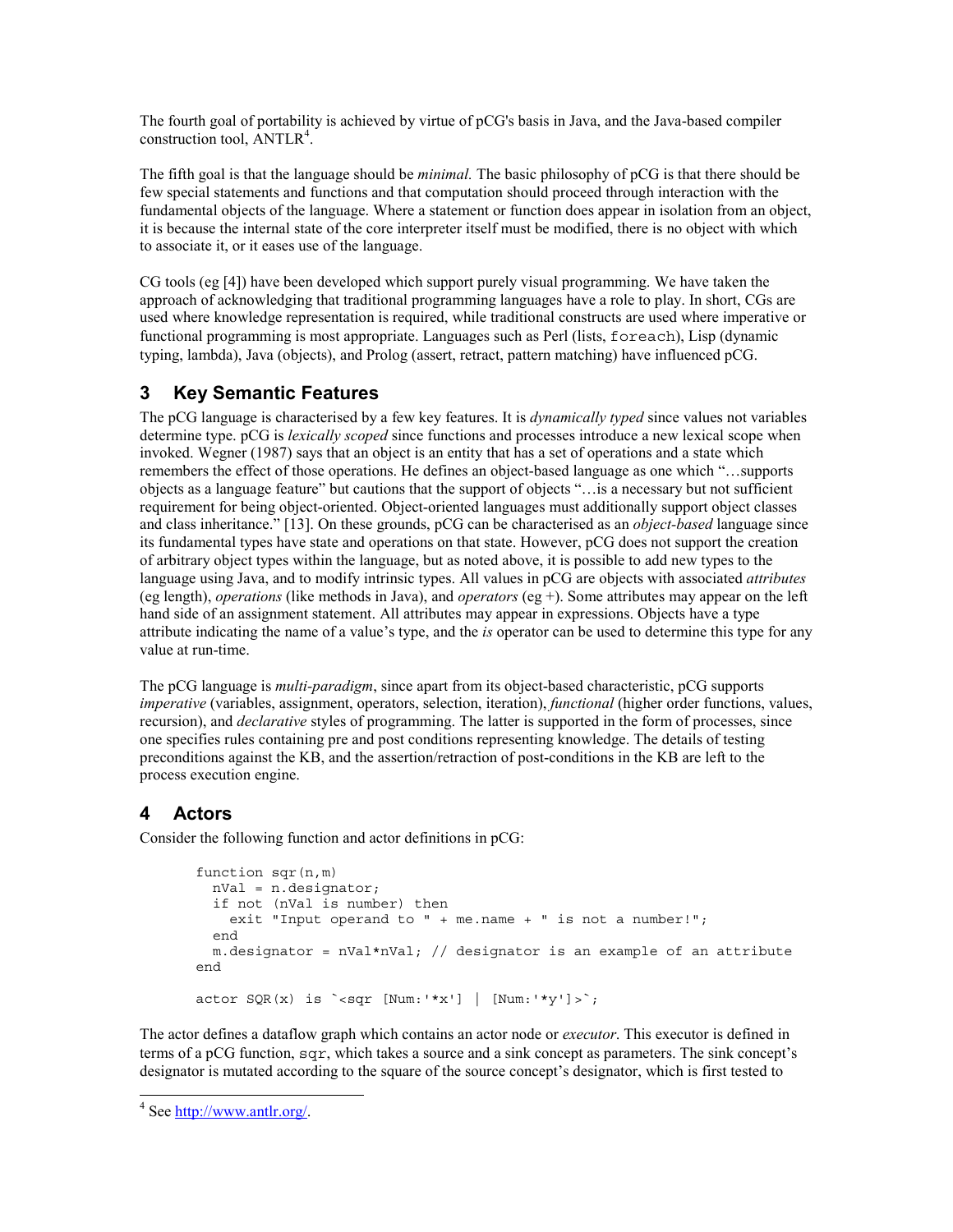ensure it is a number. In the actor definition,  $*a$  and  $*b$  are defining variables, ?a and ?b are bound variables for identifying concepts, while  $\star x$  and  $\star y$  are variables representing designator values. Such variables derive from the original actor notation of [\[10\]](#page-12-0).

One way to invoke this actor is to write:  $g = SQR(4)$  which results in a mutated copy of the defining graph being assigned to q thus:  $\langle \text{sqrt } \cdot 4 \cdot 1 \rangle$  [Num: 16] >.

A point of departure in pCG's implementation of actors compared to [[10\]](#page-12-0) is that only the input parameter is specified in the actor definition's parameter list for the purpose of binding. The actor mechanism can otherwise determine the correct order in which to pass concepts to a particular executor, so long as the arcs are correctly ordered<sup>5</sup>. Assuming the executor (a function or other dataflow graph) performs correctly, the returned mutated graph copy will have appropriately mutated sink concepts. The above invocation method is not useful when an actor appears in a process rule's precondition. An invocation graph may be constructed and the graph activated directly, e.g.

```
n = 4;mySqrGrStr = "<sqrt" style="color: red;">sqr [Num:" + n + "] | [Num:'*y']>";
g = activate mySqrGrStr.toGraph();
```
Notice that no actor definition is required here. The graph is constructed as a string, the source concept's referent is bound in that string, and the string is converted to a graph which is then activated, returning the mutated graph copy. This is akin to actor invocation that occurs during process execution (see next section), except that the process engine implicitly activates precondition graphs containing actors.

### **5 Processes**

An abstract process is defined in [[5\]](#page-11-0) as:

```
process p(in g1, out g2,...) is \{r_i = \langle pre_i, post_i \rangle, \forall i \in [1, n] \}
```
In pCG, the syntax for a process is:

```
'process' name '(' in | out parameter [, …]')'
    ['initial' block]
    ('rule' ident
      [option-list]
       'pre'
         ['action' block] (['~'] pre-condition)*
      'end'
      'post'
         ['action' block] (post-condition [option export])*
       'end'
    'end')*
'end'
```
A process has a name and a list of in and out parameters, followed optionally by a block of code for miscellaneous initialisation purposes, followed by a set of zero or more rules. Each rule consists of an arbitrary identifier, optionally followed by a list of one or more options for the rule, and a pre and post condition section. A precondition section consists of an optional action block and zero or more possibly negated graph expressions. A post-condition section consists of an optional action block and zero or more possibly exported contexts.

<sup>&</sup>lt;sup>5</sup> Tools such as Delugach's CharGer can help here by permitting explicit arc numbering, ensuring the correct ordering in the generated CGIF. Mineau acknowledges the importance of arc ordering in process invocation graphs also [5].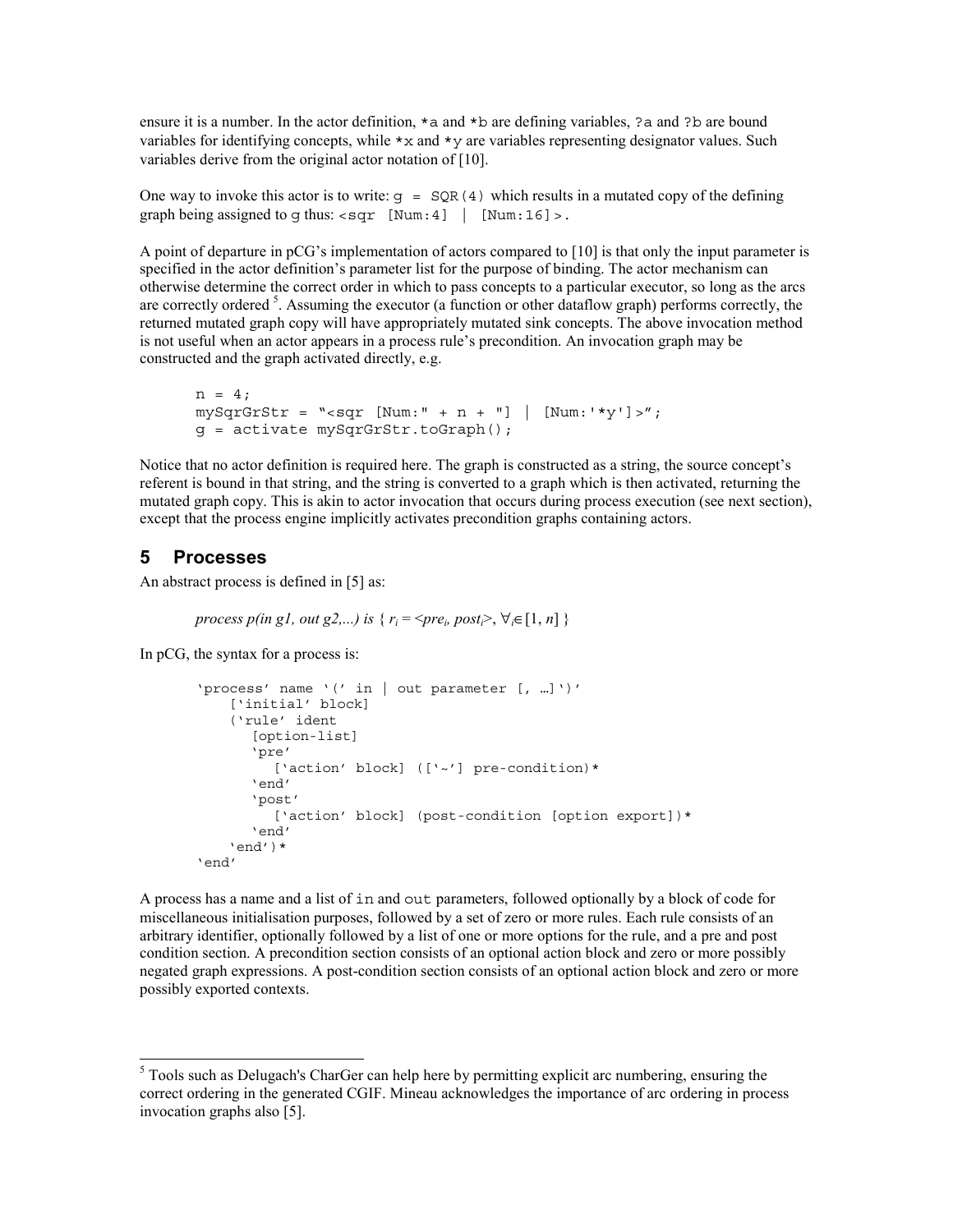An initial code block consists of arbitrary pCG code. The intent of such blocks is to aid in the debugging of processes, to provide useful output during process execution, or to combine procedural and declarative programming styles. Such code may also be used to construct graphs which are subsequently used in precondition graph matching, or post-condition graph assertion or retraction.

A precondition is an arbitrary graph expression. If preceded by a ' $\sim$ ' character, the sense of the match for that graph is reversed<sup>6</sup>. A post-condition is a context with one of the following concept types: PROPOSITION or ERASURE, corresponding to assertion or retraction.

An input parameter must be a context and have a type of PROPOSITION or CONDITION. The descriptor of a PROPOSITION context is asserted before process execution starts, the intention of which is that such a graph will act as a trigger which (along with possibly other asserted graphs) causes a suitable rule to fire. A CONDITION context's descriptor graph is added to the precondition list of the first rule of a process. Output parameters are appended to the post-condition list of the last rule. When this rule is reached, the process is terminated after asserting or retracting the specified graphs in the caller's KB depending upon whether the context's concept type is PROPOSITION or ERASURE, respectively. [[5\]](#page-11-0)

Contexts with concept types PROPOSITION, ERASURE, and CONDITION are essentially used as a packaging mechanism. PROPOSITION and ERASURE context types are also used in the body of postconditions to distinguish between assertions and retractions. An alternative would be to have each postcondition block subdivided into assertion and retraction blocks.

When a process is invoked, the first rule is retrieved, and each graph of the rule's precondition is tested in turn. If one does not match, matching for that rule is discontinued and the next rule is retrieved. If no matching rule is found, the process terminates. If one is found, the post-conditions of the matched rule are retrieved. For each post-condition, its descriptor graph is either asserted or retracted — depending upon the type of its context — from the local KB, or the caller's KB if an export option is active. The process engine then starts again at the top of the ordered rule collection, and attempts to find a matching rule during the next cycle.

A process invocation introduces a new KB scope. So, there are two run-time stacks in pCG: one for variables and another for KBs. There is one of each at the top-level for global code execution. KBs in pCG store concept and relation type hierarchies, and a set of graphs. The contents of a process caller's KB are copied to the invoked process's KB. Look-up and assertion/retraction is confined to the KB which is topmost on the stack. This prevents anything except a process's parameterised output graphs from mutating the caller's  $KB^7$ , as per [[5\]](#page-11-0). The alternative is a proliferation of graphs in the caller's  $KB$ , meaningless outside of a given process, which would need to be retracted by some other means upon exit from that process.

Projection forms the basis of many practical CG systems [[8\]](#page-11-0). The projection operation is central to the matching algorithm of pCG's process execution engine, and the algorithm used by pCG is similar to that given in Theorem 3.5.4 of [\[10\]](#page-12-0) except that relation type subsumption is also permitted.

### **6 Mineau's Iterative Factorial Example in pCG**

The partially specified example of an iterative factorial process from [[5\]](#page-11-0) has been fully specified in pCG and is shown below. The most noteworthy aspect of this is that it proves that Mineau's process formalism works substantially as laid out in his paper. The iterative factorial C program for which Mineau defined some process rules is shown below. Three functions are used by actor executors in the preconditions of the process, the first of which is LTorEQ (shown below). Definitions for Multiply and Add executors are similar.

<sup>&</sup>lt;sup>6</sup> This is a potentially confusing overloading of the tilde which is already used in the negated context syntax, and so may be changed in the future.

<sup>&</sup>lt;sup>7</sup> The option export directive —an addition to [5] — provides a way to circumvent this restriction.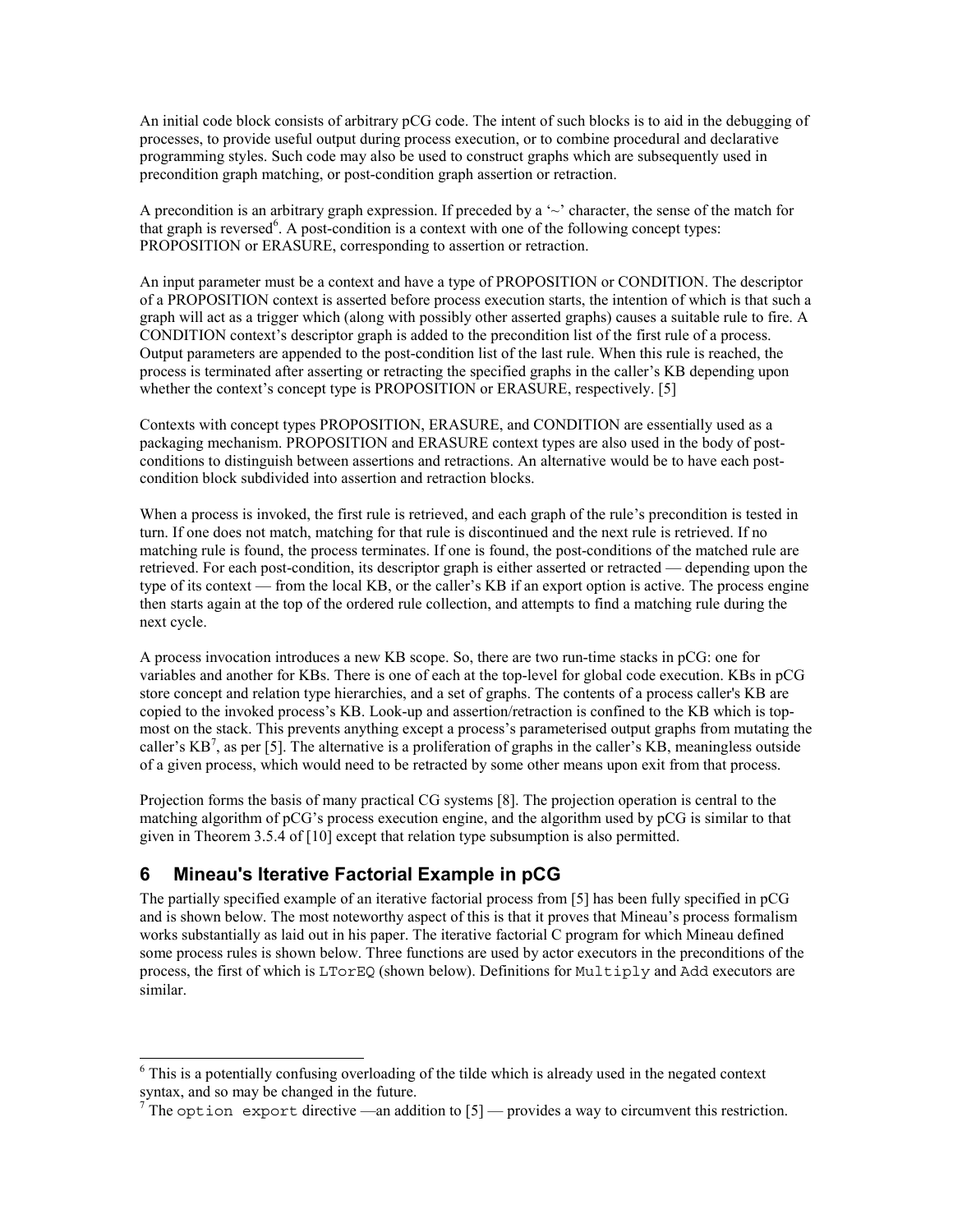```
L0: int fact(int n)
L1: \{ int f;L2: int i;
L3: f = 1;L4: I = 2;<br>
L5: while
      while (I \le n)L6: { f = f * i;L7: \t i = I + 1;L8: }
L9: return f; }
                                       function LTorEq(a,b,result)<sup>8</sup>
                                           first = a.designator;
                                           second = b.designator;
                                           if not (first is number) or
                                              not (second is number) then
                                             exit "The first 2 arguments to " +
                                                  me.name + " must be numbers.";
                                           end
                                          result.designator = first \leq second;end
```
#### **The C program from [\[5\]](#page-11-0).**

#### **The actor executor function LTorEQ.**

The following code defines the iterative factorial process, consisting of 8 rules, compared to Mineau's original 12. Line concept referents refer to the lines in the C program that the process simulates. Mineau's original 1998 rule numbers are preserved for ease of comparison, but no rules equivalent to those in [[5\]](#page-11-0) numbered 3, 5, 9, or 11 appear in the definition below as they are unnecessary. See [[1\]](#page-11-0) or the distribution example code for further discussion of the omitted rules.

Note that the style of CGIF in this example corresponds to the draft proposed ANSI Standard<sup>9</sup> of August 1999, a predecessor to [\[11\]](#page-12-0), but pCG is capable of reading and writing both this and the newer June 2001 CGIF syntax. See the pCG distribution for a version of the code<sup>10</sup> which is compliant with the June 2001 CG Standard, the target of the CGTools workshop<sup>11</sup>. The main differences between the standard versions with respect to this example are that: 1) defining labels must now either appear before the colon (i.e. before the referent) or after the referent, and 2) all numeric literals in a referent's designator must be preceded by a sign. There are a variety of other differences between the old and new standards, such that pCG now affords an option to programmatically switch between CGIF parsers and generators. For the purpose of discussing this program, the exact CGIF version is not important however. For example, three well-formed CGIF syntaxes (based upon the latest CG standard) for rule r1's first precondition graph are:

[Integer\*a:'\*x'][Variable\*b:'#n'](val?b?a) [Integer:'\*x'\*a][Variable:'#n'\*b](val?b?a) (val [Variable:'#n'] [Integer:'\*x'])

Note that the single-quoted locator strings here are name designators, not indexicals or defining labels, although the former *could* have been used. pCG treats a string such as '\*x' as a special kind of variable which may be bound to a particular value during precondition matching. See [\[1\]](#page-11-0) or the user manual supplied with the pCG distribution for more regarding this.<sup>12</sup>

Now we move on to the iterative factorial process in earnest. The first rule simply establishes whether a variable n has a value, while rules 2 and 4 assert graphs representing the variables f and i.

process fact(in trigger, out result) rule r1

<sup>9</sup> http://users.bestweb.net/~sowa/cg/cgdpansw.htm

l

<sup>10</sup> cgp/examples/CGTools01/ItFactProcess.cgp

<sup>&</sup>lt;sup>8</sup> Identifiers in pCG may only contain alphanumeric characters or underscores, hence an executor name like <= is not possible, since a function with that name cannot be defined.

This version of the program also makes less use of coreference labels, enhancing readability.<br> $^{11}$  http://www.cs.nmsu.edu/~hdp/CGTools/cgstand/cgstandnmsu.html

 $12$  As with their use in actors, such special variables might be confused with defining labels, and so may be changed in the future. One possibility is to use a Perl-like syntax, eg [Integer\*a: ' $\frac{1}{2}x'$ ]. Since such a name designator (locator) is an implementation-specific means by which to locate a designator, this would not be a violation of the standard syntax.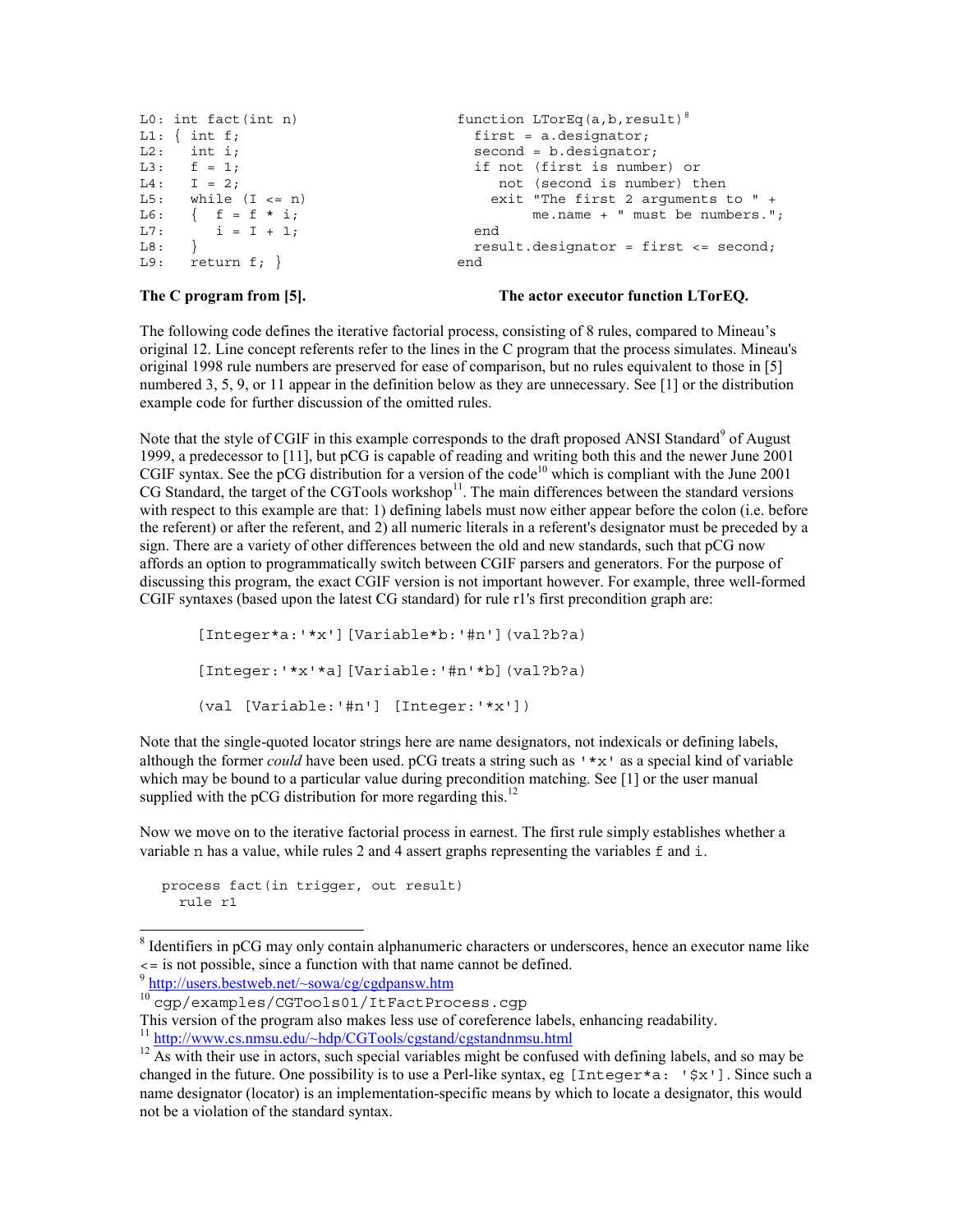```
 pre
     `[Integer:*a'*x'][Variable:*b'#n'](val?b?a)`;
     `[Line:*a'#L0'](to_do?a)`;
   end
   post
    \Gamma[ERASURE: [Line: *a'#L0'](to_do?a)]\Gamma;
     `[PROPOSITION:[Line:*a'#L3'](to_do?a)]`;
     `[PROPOSITION:[Line:*a'#L4'](to_do?a)]`;
   end
 end // rule r1
 rule r2
   pre
    \lceilLine:*a'#L3'](to do?a)`;
   end
   post
     `[PROPOSITION:[Integer:*a 1][Variable:*b'#f'](val?b?a)]`;
     `[ERASURE:[Line:*a'#L3'](to_do?a)]`;
   end
 end // rule r2
 rule r4
   pre
    \lceilLine: *a'#L4'](to_do?a)';
   end
   post
     `[PROPOSITION:[Integer:*a 2][Variable:*b'#i'](val?b?a)]`;
    \Gamma[ERASURE: [Line: *a'#L4'](to_do?a)]\Gamma;
     `[PROPOSITION:[Line:*a'#L5'](to_do?a)]`;
   end
 end // rule r4
```
Rule 6 compares the values of i and n, asserting the number of the line for which execution is to be simulated next, thus determining whether the body of the simulated while loop should be executed. If  $[Line: *a' # L6']$  (to do?a) is asserted, rule 8 fires on the next round, corresponding to the start of the loop body.

```
 rule r6
   pre
     \lceil[Line:*a'#L5'](to do?a)\lceil;
      `[Integer:*a'*first'][Variable:*b'#i']
       [Integer:*c'*second'][Variable:*d'#n']
       [Boolean:*e"true"]
         (val?b?a)
         (val?d?c)
         <LTorEq?a?c|?e>`;
   end
   post
     \lceil[ERASURE: [Line: *a'#L5'] (to do?a)]\lceil;
      `[PROPOSITION:[Line:*a'#L6'](to_do?a)]`;
   end
 end // rule r6
```
Rule 7 (not shown) is identical to rule 6 except that  $[Boolean.*e" false"]$  is used in the actor, and [PROPOSITION:[Line:\*a'#L9'](to\_do?a)] is asserted to exit the loop. The following rule retracts a graph representing a binding of  $f$ , and replaces it with another graph which represents a new binding to f.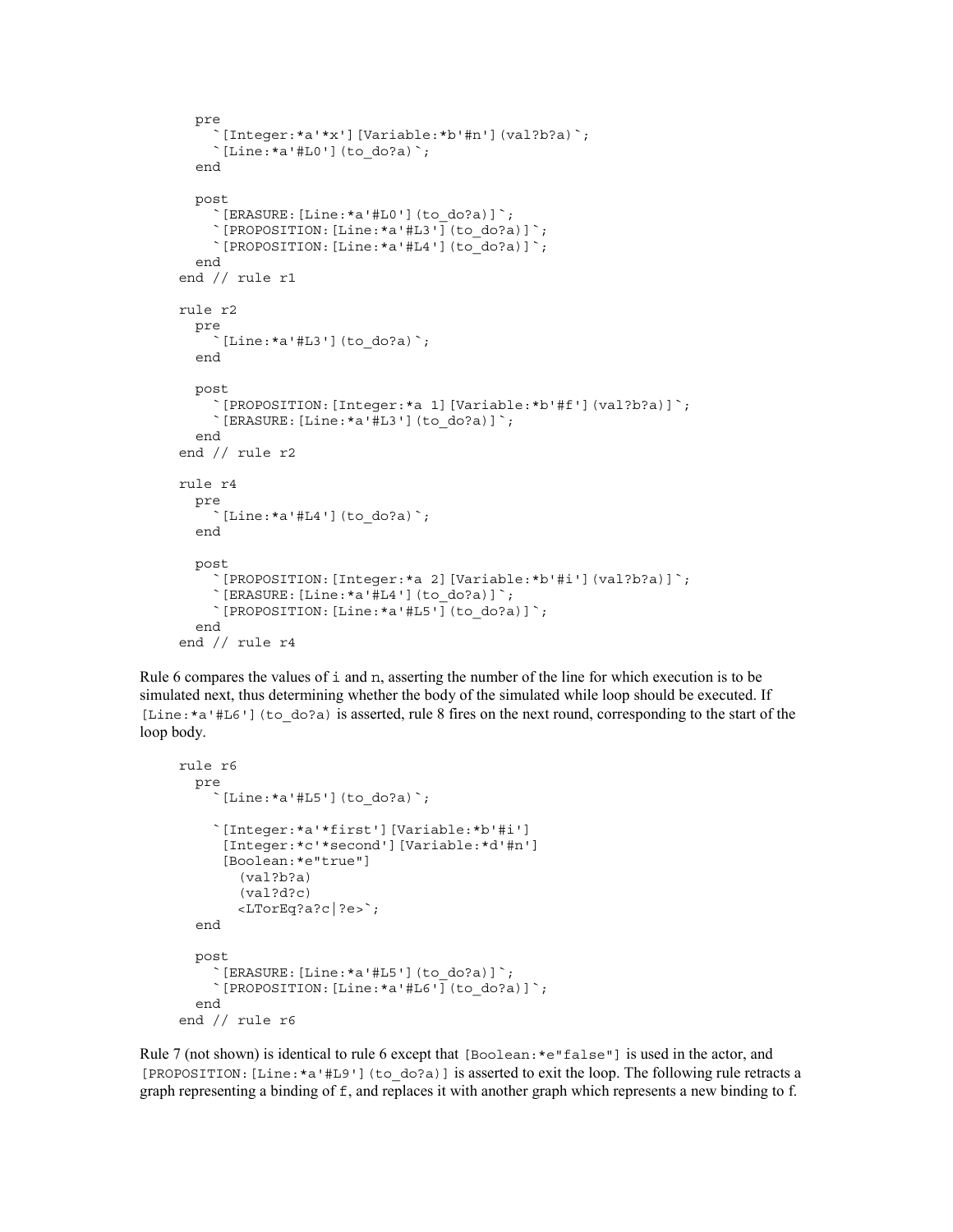Rule 10 (not shown) is very similar to rule 8, except that the assignment being represented is  $i=i+1$  which corresponds to line 7 of the C program.

```
rule r8
     pre
      \lceilLine:*a'#L6'](to do?a)`;
        `[Integer:*a'*z4'][Variable:*b'#f']
         [Integer:*c'*x'][Variable:*d'#i']
         [Integer:*e'*y4']
           (val?b?a)
           (val?d?c)
           <Multiply?a?c|?e>`;
     end
     post
       `[ERASURE:[Integer:*a'*z4'][Variable:*b'#f'](val?b?a)]`;
       `[PROPOSITION:[Integer:*a'*y4'][Variable:*b'#f'](val?b?a)]`;
      \Gamma[ERASURE: [Line: *a'#L6'](to_do?a)]\Gamma;
      \Gamma[PROPOSITION: [Line: *a' #L7'](to_do?a)]\Gamma;
     end
   end // rule r8
```
Rule 12 results in the final assignment to f being exported as a graph to the caller's KB.

```
rule r12
     pre
       \lceilLine:*a'#L9'](to do?a)`;
        `[Integer:*a'*z5'][Variable:*b'#f'](val?b?a)`;
     end
     post
       \Gamma[ERASURE: [Line: *a'#L9'](to do?a)]\Gamma;<sup>13</sup>
     end
   end // rule r12
end // process fact
```
A graph representing the variable n for which the factorial is to be computed is next constructed and asserted in the caller's KB:

```
n = 7;varN = "[Integer:*a " + n + "][Variable:*b'#n'](val?b?a)";
assert varN.toGraph();^{13}
```
The next few lines create a process invocation graph. The first parameter to the process is a trigger graph which is asserted by the process engine to indicate that the line to start on is the zeroth. The second parameter is an integer result concept that will be specialised to a particular value by the final rule of the process.

```
s = "[PROPOSITION: *a[Line: *b' #L0'] (to do?b)]" + "[PROPOSITION:*c[Integer:*d'*z5']]" +
     "<fact?a|?c>";
g = s.toGraph();
```
l

These three lines show the top-level KB contents before and after activating the process invocation graph:

println "Before process 'fact'. Graphs: " + \_KB.graphs;  $x =$  activate q;

 $13$  A graph may be parsed from a string value. A graph literal is enclosed in grave accents.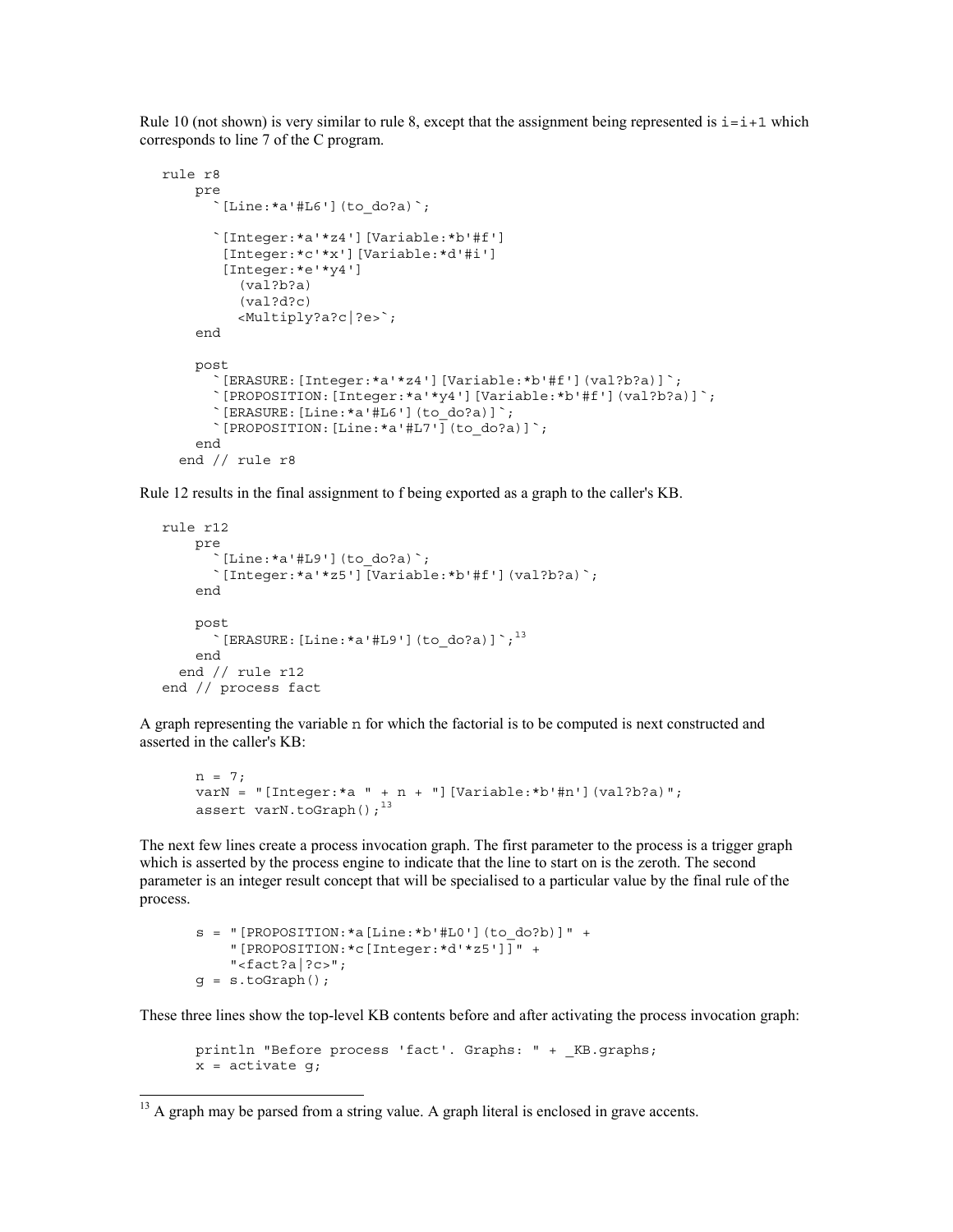```
println "After process 'fact'. Graphs: " + _KB.graphs;
```
The result of executing this code is:

```
Before process 'fact'. Graphs: {[Integer:*a 7.0] [Variable:*b'#n']
(val?b?a)}
After process 'fact'. Graphs: {[Integer:*a 7.0] [Variable:*b'#n']
(val?b?a), [Integer: 5040.0]}
```
### **7 Differences from Mineau's Example**

The pCG version of the factorial process differs in some ways from Mineau's paper-based example. In general rules have been optimised, omitting unnecessary actors and post-condition graphs. See [\[1\]](#page-11-0) for more details. Differences with respect to graph format and graph negation are briefly discussed here.

# *7.1 Graph Format*

In the pCG code, CGIF is used to represent graphs rather than LF. A future version of pCG may also support  $LF^{14}$ . For now, complex graphs may be drawn with a tool such as CharGer [[3\]](#page-11-0) and stored in a file for later use in a pCG pre or post-condition. As suggested in [[5\]](#page-11-0) page 68, locators have been used for line numbers, eg #L2, instead of the use of referent variables such as \*L2 found elsewhere in Mineau's example, since in all cases, particular individual line numbers are being referred to. Similarly, locators have been used to represent C variable names, rather than defining names (eg  $#f$  vs  $*f$ ) to avoid match ambiguity, eg see pre6 actor on page 71 of [\[5\]](#page-11-0).

# *7.2 Erasure vs Negation*

While pCG permits negated precondition graphs, a simple model of assertion and retraction (via graph) erasure, not negation) is employed for post-conditions. In [[5\]](#page-11-0), the terms retraction and negation are sometimes used interchangeably. For example, in [[5\]](#page-11-0) we find the following (my italics):

…all graphs in a post-condition are asserted, except those preceded by the *negation sign*, which are *retracted*. Of course, assertions and retractions may be without effect as asserted and negated graphs may already be known to be true or false respectively.

Were negation used, every time a new value is assigned to f, a graph with the new value would be asserted, and the graph representing the previous value would be negated. This would have the effect of saying increasingly more about what the value of f is *not*, rather than what the value of f actually *is*, an example of the Frame Problem [[12\]](#page-12-0). As another example of the difference between the two approaches, the precondition of rule 2 in [[5\]](#page-11-0) checks that the graphs [Line:#L3]<-(to\_do) and [Line:#L0]<- (done) have been asserted, while rule 2's post-condition negates [Line:#L3]<-(to\_do) and asserts  $[Line: \#L3] \leq (done)$ . The approach in pCG of just asserting and retracting graphs of the form  $[Line: \#Ln] < - (to do)$  is simpler and more efficient.

# **8 pCG in conjunction with the CGTools Workshop**

This simple but complete pCG program reads one CGIF graph from each file specified on the commandline, prints equivalent CGIF where each concept has a defining variable and relations use corresponding bound variables, and prints each relation and its arguments. Any comments embedded in the graph (eg by tools such as CharGer) are omitted from the output.

```
foreach path in _ARGS do
 f = file path; g = f.readGraph();
   f.close();
  println g.nocomments();
```
l

 $14$  Concept and graph parsing relies upon Notio's functionality [9].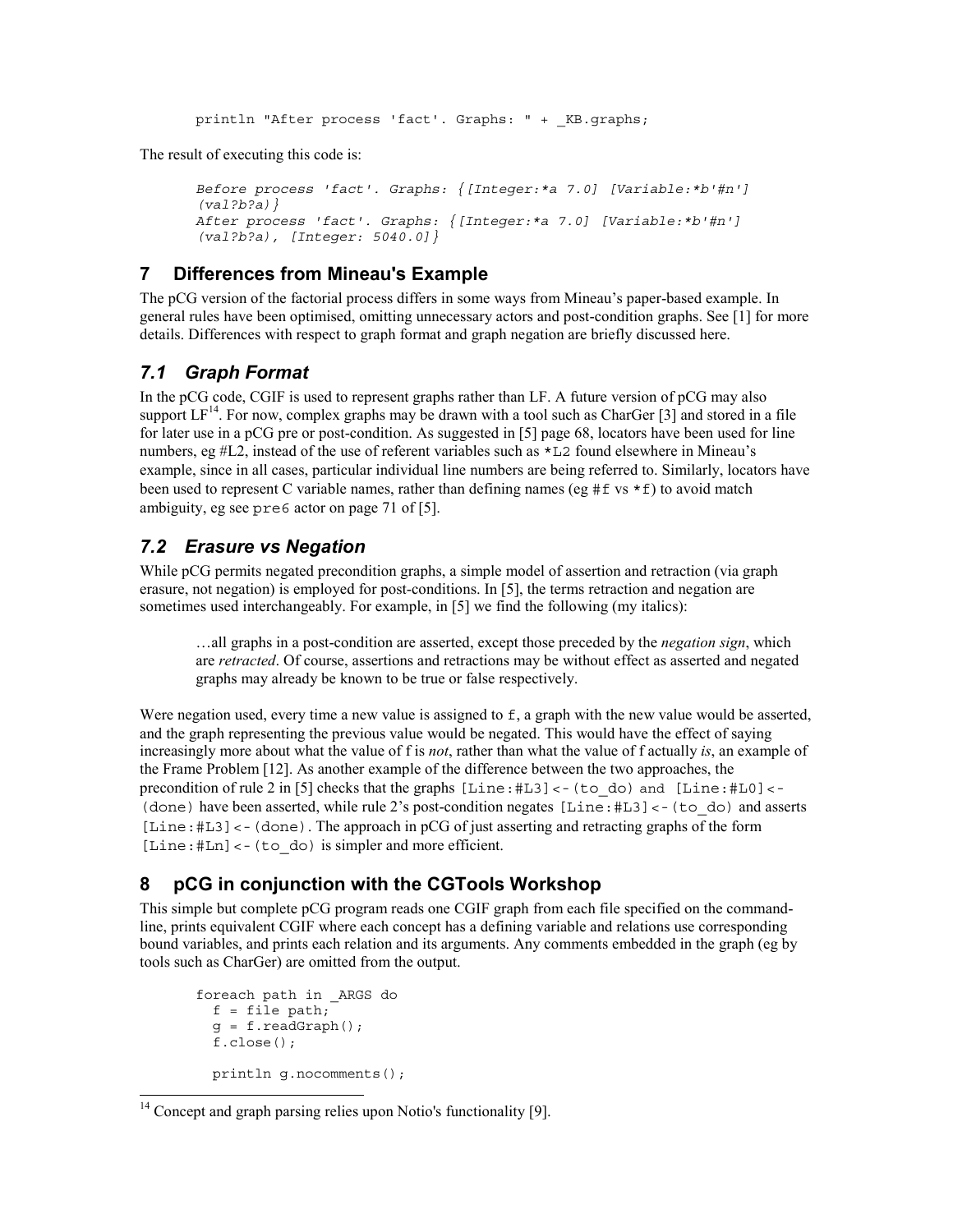```
 println "";
   foreach rel in g.relations do
   relType = rel[1]; inArgs = rel[2]; outArgs = rel[3]; println relType + "(" + (inArgs.length + outArgs.length) + ")";
  end
end
```
The program could easily be extended to read multiple graphs per file by reading each line with f.readline(), treating blank lines as graph delimiters, concatenating each non-blank line as a string with the  $+$  operator, and applying the  $t$  og  $t$  operation to the resulting string. An example input graph and corresponding program output (italicised) are shown below.

```
(provide[primary_market*x0][investment*x1])(attr?x1[new])
  (operate with?x0[stock*x3])(attr?x3[newly_issued])
[primary_market:*a][investment:*b][new:*c][stock:*d][newly_issued:*e]
   (provide?a?b)(attr?b?c)(operate_with?a?d)(attr?d?e)
provide(2.0)
attr(2.0)
operate_with(2.0)
attr(2.0)
```
A more complex version of this program (cgp/examples/CGTools01/basic-info.cgp) can be found in the pCG distribution, which parses and processes the CGTools basic graph set, while another program (cgp/examples/CGTools01/final.cgp) parses the final CGTools graphs. When applied to the second final graph file, the latter program also projects a filter graph onto the parsed graphs, looking for those containing a particular relation. Similar code could be written to explore semantic aspects of the other final graphs, rather than just parsing and re-generating them from their internalised forms. See also Appendix A re: example programs.

### **9 Conclusions and Future Work**

An implementation of Mineau's processes now exists in the form of pCG. The value of this work is that consideration of processes need no longer be a paper-based exercise. Instead, processes may be constructed, then executed, allowing the limitations and strengths of the mechanism to be explored. The pCG language has been applied to some problems where dynamic knowledge base update is required, including Mineau's 1998 example factorial process and the Sisyphus-I room allocation problem. [\[1\]](#page-11-0) Given other executable CG systems and appropriate tools, researchers will be able to pose and answer questions by way of comparison to the current work, such as: Which is more powerful or expressive? Which is simpler to work with? To which domains is a particular formalism best suited? In addition to solving problems directly in the pCG language, it could also be treated as a target language for more complex systems.

The pCG language represents process and actor invocation graphs using a single (standard) actor node rather than the special double-diamond node suggested by [[5\]](#page-11-0) and [\[2\]](#page-11-0). Also, pCG can interoperate with tools such as Delugach's CharGer graph editor with which complex graphs can be drawn and saved as CGIF [[11\]](#page-12-0), a format that is readable by pCG programs.

In the conclusion of [[5\]](#page-11-0), the author points out that processes would have problems relating to soundness, completeness, and consistency. For example: Do two post-conditions conflict? Are they independent? This is in part a truth maintenance issue, i.e. preserving the consistency of propositions in a KB as it changes over time. [[6\]](#page-11-0) proposes another use for contexts which involves imposing constraints on processes, and a logical next step would be to add the constraint functionality specified in that paper to pCG. This would require adding a step after precondition matching to ensure that applying the corresponding rule's postconditions would not lead to an invalidated KB. Other work remains. The conjunction of graphs in a precondition should be treated as a goal, rather than as isolated conditions. The conformity relation should be implemented [[10\]](#page-12-0). The process algorithm needs to be reconciled with the CG Rules of Inference of [[11\]](#page-12-0)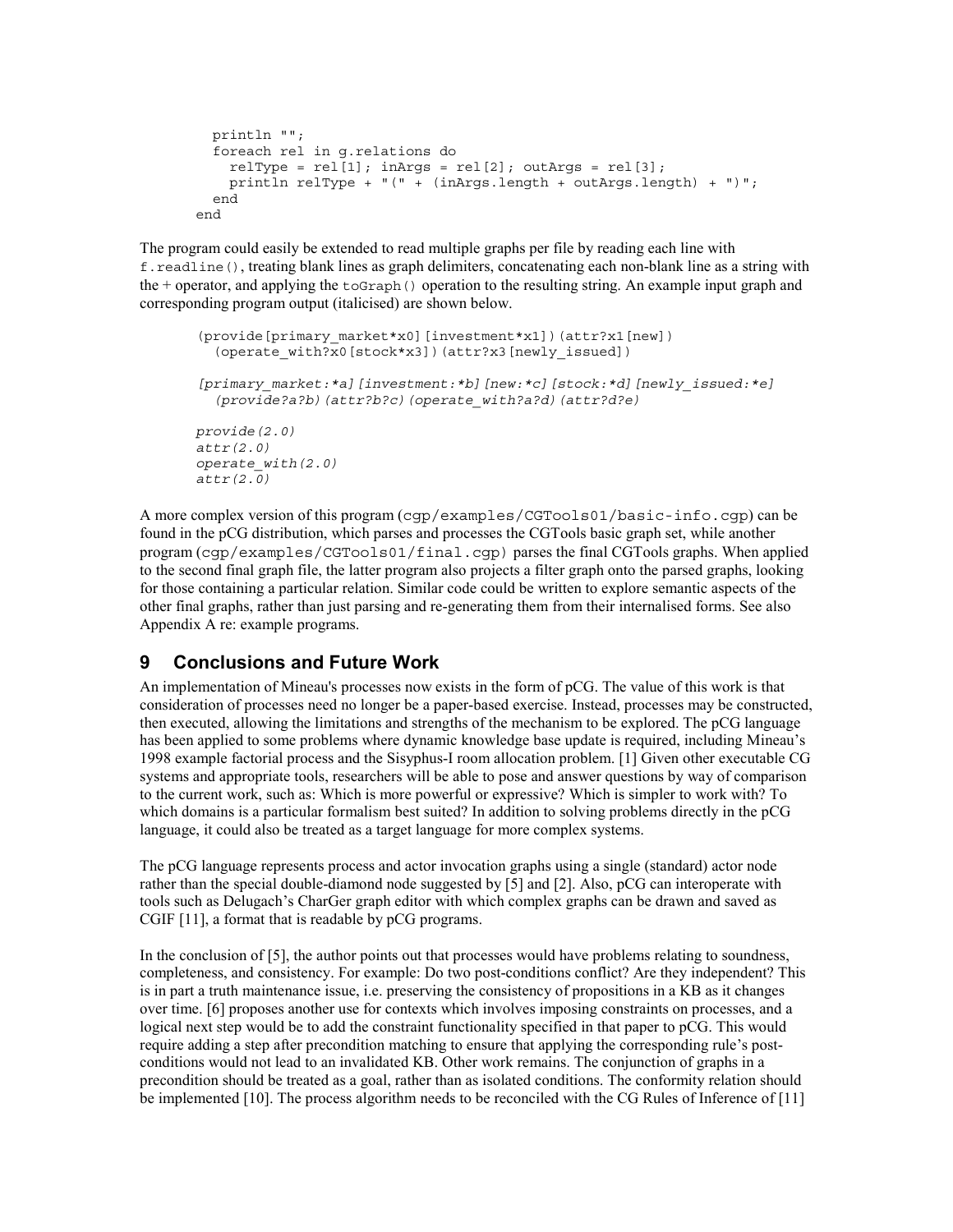and incorporated into pCG. Some aspects of pCG's syntax are likely to be changed for the sake of readability. Finally, aspects of the process algorithm bear re-examination, eg stopping criteria, graph matching morphology and efficiency.

# **Appendix A: Installing pCG**

Installing pCG is simply matter of unzipping the supplied archive, for example using WinZip under Windows or zip under Unix or Linux. The archive may be unzipped in a location of your choosing, leaving you with a directory called cgp (Conceptual Graph Processes). A README file at the top-level of the cgp directory suggests that you add the pCG invocation script to your path and guides you through running an example pCG program.

The pCG invocation script is platform dependent: a Bourne Shell script for Unix, and a batch file for Windows. The batch file looks like this:

```
@echo off
rem DOS batch file to invoke Conceptual Graph Processes interpreter.
rem pCG root directory. Change "c:\cgp\" to your installation directory.
java -classpath
c:\cap\limits_{a}c:\emptyset\ ib\antlr.jar;c:\cgp\lib\Notio.jar;c:\cgp\lib\cgp.jar;c:\cgp
cgp.CGP %1 %2 %3 %4 %5 %6 %7 %8 %9
```
If java.exe is not on your path, you can either add it to the PATH variable in c: \autoexec.bat under Win9x, or instead fully qualify java in the batch file, eg

c:\jdk1.2.2\bin\java -classpath …

Similarly, under Win9x, you can add pCG to your path by adding to the SET PATH command in c:\autoexec.bat, or fully qualify it upon invocation, ie

*root*\cgp\pCG …

where *root* is the directory in which the pCG archive was unpacked.

Here are the details of running two such examples after the pCG invocation script has been tailored for a particular system:

- On a Windows machine, open a MS-DOS shell and change directory to  $root \cap \emptyset$  examples
- Run pCG with final.cgp as the sole argument.
- Read that program's comments for more information about optional command-line arguments and program function.
- A minimal pCG program is also present in that directory, tiny.cgp, which opens a single file, reads a June 2001 CG Standard compliant CG stream into a list, and prints each graph in it. Here is the complete program:

```
option CGIFparser = "cgp.translators.CGIFParser";
option CGIFgen = "cgp.translators.CGIFGenerator";
if ARGS.length == 1 then
 f = file (ARGS[1]);
 graphs = f.readGraphStream(); f.close();
   foreach g in graphs do
    println g;
   end
```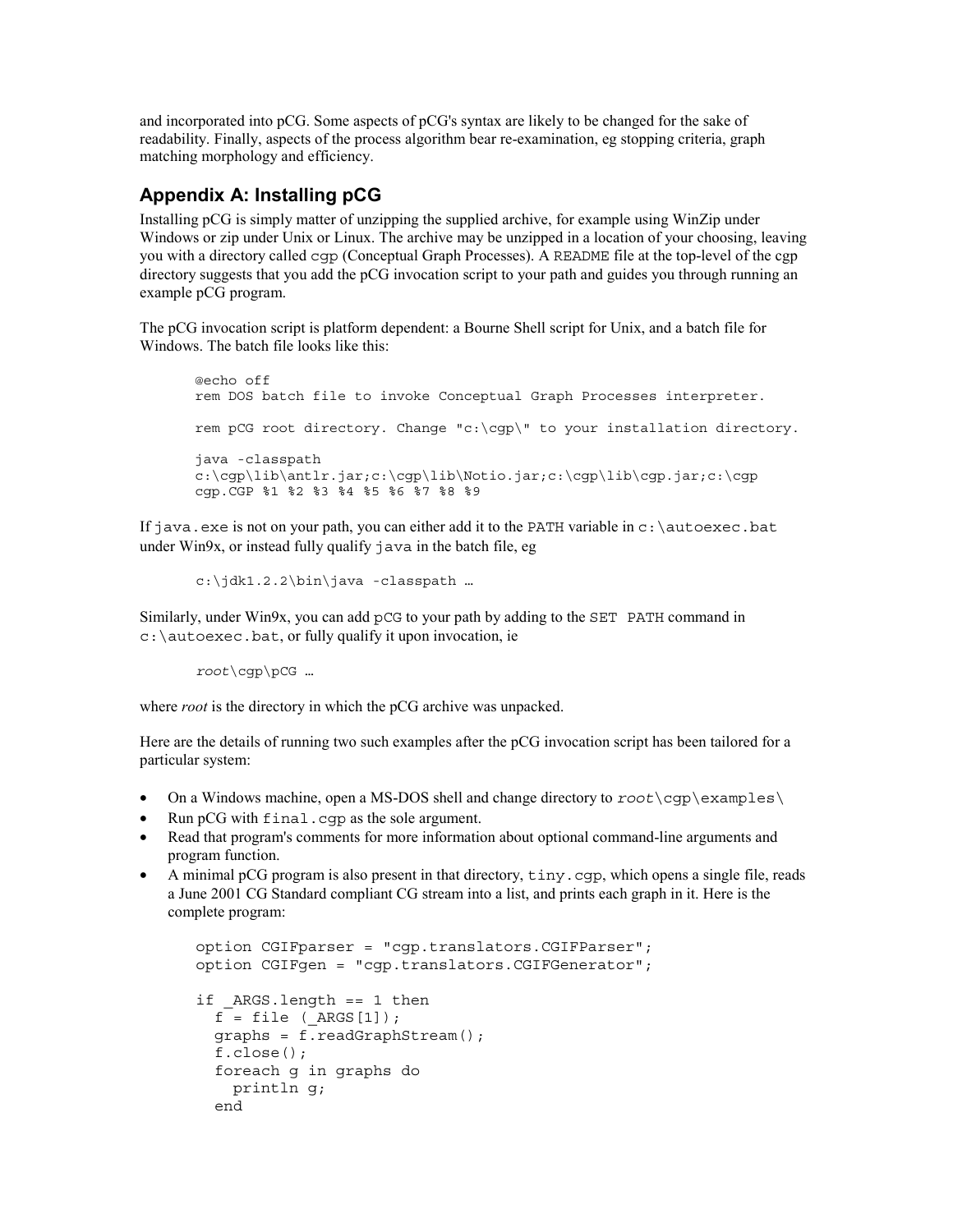end

<span id="page-11-0"></span>• Assuming pCG is on your path and the above directory is your working directory, you could type the following to run tiny.cgp:

pCG tiny.cgp final/final\_graphs\_level1.cgf

Consult the aforementioned README file for more detailed information regarding platform-specific installation, example programs, documentation, and other useful notes.

### **Appendix B: pCG Requirements**

pCG *requires* Java 2, in particular JDK/JRE 1.2.2. The authors make no guarantees about whether pCG will work with any other version of Java at this time.

pCG comes with the extra Java class libraries it requires in cgp/lib, specifically those for Antlr (2.7.0) and Notio (0.2.2).

pCG has been tested under Linux 2.2 (RedHat 6.0), Windows 98 (550 MHz Pentium III in both cases), Solaris, and SunOS, but primarily the first two. Despite being Java software, the authors make no claims about whether pCG will run on other operating systems, but would be interested to know of anyone using an operating system apart from the ones mentioned, e.g. Macintosh.

The pCG archive is slightly less than 1.5 megabytes in size and when expanded, occupies approximately 4 megabytes.

### **References**

- 1. Benn, D., An Implementation of Conceptual Graph Processes. Master of Computer and Information Science Minor Thesis, December 2000, University of South Australia.
- 2. Delugach, H., Dynamic Assertion and Retraction of Conceptual Graphs, *Proceedings of the 6th Annual Workshop on Conceptual Graphs*, Eileen C. Way, editor, SUNY Binghampton, New York, pp. 15-26, July 1991.
- 3. Delugach, H., CharGer: Some Lessons Learned and New Directions., In *Proceedings of the 8th International Conference on Conceptual Structures*, Darmstadt, Germany, pp. 306–309, August 2000.
- 4. Kabbaj, A., Synergy: A Conceptual Graph Activation-Based Language, In *Proceedings of the 7th International Conference on Conceptual Structures*, Blacksburg, VA, USA, pp.198–213, July 1999.
- 5. Mineau, G., From Actors to Processes: The Representation of Dynamic Knowledge Using Conceptual Graphs. In *Proceedings o*f *the 6th International Conference on Conceptual Structures*, Montpellier, France, pp. 65–79, August 1998.
- 6. Mineau, G., Constraints on Processes: Essential Elements for the Validation and Execution of Processes. In *Proceedings of the 7th International Conference on Conceptual Structures*, Blacksburg, VA, USA, pp. 66–82, July 1999.
- 7. Mineau, G., E-mail correspondence from Guy Mineau to David Benn, December 1st, 1999.
- 8. Mineau, G., The Engineering of a CG-Based System: Fundamental Issues, In *Proceedings of the 8th International Conference on Conceptual Structures*, Darmstadt, Germany, pp.140–155, August 2000.
- 9. Southey, F. & Linders, J.G., Notio A Java API for developing CG tools. In *Proceedings of the 7th International Conference on Conceptual Structures*, Blacksburg, VA, USA, pp. 262–271, July 1999.